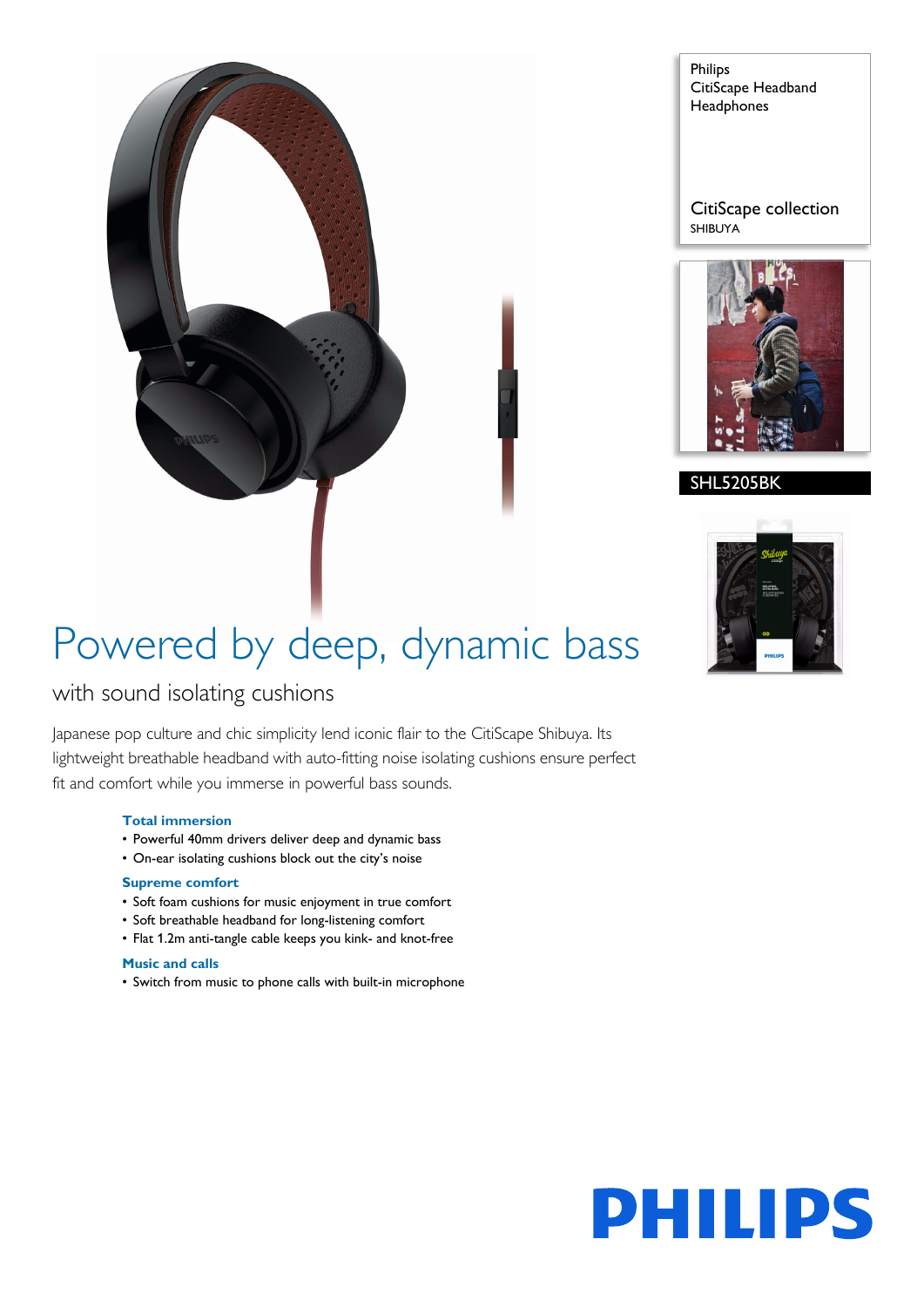#### CitiScape Headband Headphones CitiScape collection SHIBUYA

### **Highlights**

#### **Deep and dynamic bass**



Get into your groove with music that packs a solid punch, thanks to powerful 40mm drivers that deliver deep and dynamic bass. With Philips' heritage in sound excellence, you can trust that your CitiScape headphones will ensure a vividly moving sound experience – wherever you go.

#### **Flat anti-tangle cable**



Say goodbye to wrestling with knotted and messy cables in and out of your bag. Your CitiScape headphones' flat 1.2m anti-tangle cable stays kink- and knot-free – always. Now you can focus on what matters most, like enjoying your music with ease wherever you go.

#### **Soft breathable headband**



The soft and lightweight headband is perforated in order to release heat build-up when you're wearing your CitiScape headphones.

#### **Soft foam cushions**



Ultra-soft and supple cushions hug the contours of your ears comfortably and securely to form a perfect seal. Not only is it designed to ensure the best possible fit – whatever your head shape, it also lets you immerse in music enjoyment for extended periods of time. In fact, it is so comfortable, you may even forget that you have them on.

#### **On-ear isolating cushions**



Be part of the city's buzz but not its noise with on-ear sound isolating cushions. The incredibly soft ear cushions enclose the speakers around your ears for long-lasting wearing comfort. You will be able to clearly discern and enjoy all the sound details in your favorite music.

#### **Built-in microphone**



Your CitiScape headphones feature a built-in microphone so you can easily switch from listening to music to taking phone calls. It's a breeze staying connected with your music – and with the people who matter most to you.